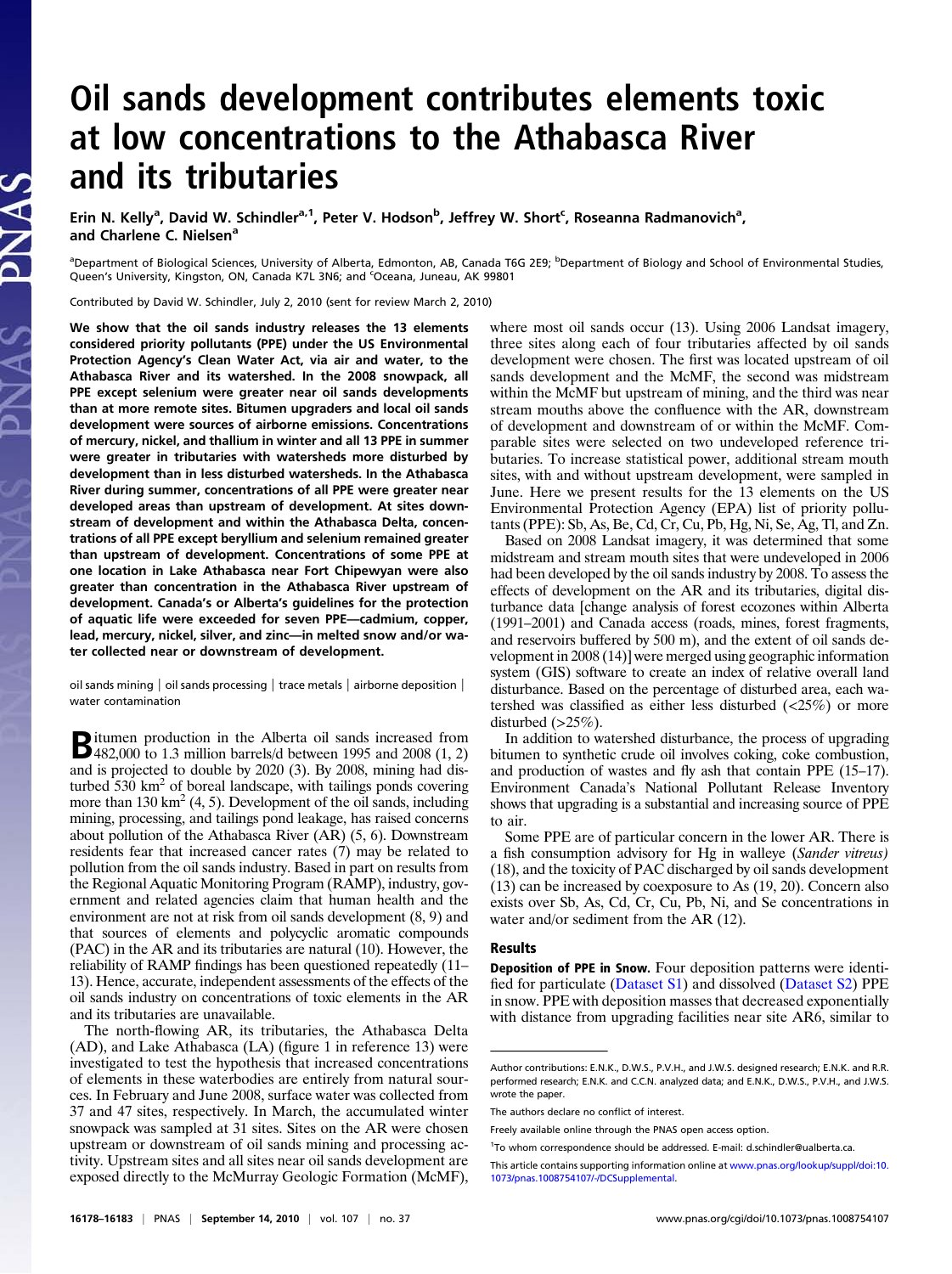particulates and PAC (13), were classified as type 1 (Fig. 1A). These PPE include Pb, Hg, Ni, and Be associated with particulates. PPE with deposition patterns in which masses deposited decreased exponentially with distance from upgrading facilities (like type 1) but also increased locally near oil sands development because of land clearing, mining, road dust, or other emissions were classed as type 2 (Fig. 1A). PPE in this class include particulate Sb, As, Cd, Cr, Cu, Ag, Tl, and Zn and dissolved Sb, Cr, Cu, Ni, Tl, and Zn. Deposition of some PPE was from local sources only and was classified as type 3 (Fig. 1A). Type 3 PPE included dissolved Cd, Pb, and Hg. PPE that were not detected either in particulate (Se) or in dissolved form (As, Be, Se, Ag) were classified as type 4.

Sites were designated as background (BG) or near development (ND), depending on their location and deposition, for each PPE. For PPE with type 1 deposition, all sites within 50 km of the upgraders at AR6 were considered ND, and all sites more than 50 km away were considered BG ([Datasets S1](http://www.pnas.org/lookup/suppl/doi:10.1073/pnas.1008754107/-/DCSupplemental/sd01.xls) and [S2](http://www.pnas.org/lookup/suppl/doi:10.1073/pnas.1008754107/-/DCSupplemental/sd02.xls)). However, Be exhibited type 1 deposition only within 2 km of AR6, and the designations of ND or BG were adjusted accordingly. For PPE with type 2 or 3 deposition patterns, the magnitude of deposition near oil sands development varied among sites and PPE. These differences reflect the wide variety of possible sources and the chemical-physical properties of each element. Hence, each particulate and dissolved PPE was graphed in order of descending deposition, and for each PPE the difference between ND and BG was defined as the point between a marked decrease in deposition from sites ND and consistent deposition at BG sites ([SI](http://www.pnas.org/lookup/suppl/doi:10.1073/pnas.1008754107/-/DCSupplemental/pnas.201008754SI.pdf?targetid=nameddest=STXT) [Text](http://www.pnas.org/lookup/suppl/doi:10.1073/pnas.1008754107/-/DCSupplemental/pnas.201008754SI.pdf?targetid=nameddest=STXT)). Occasionally, concentrations of PPE greater than BG were observed at sites distant from oil sands development, such as the northernmost AR, AD, or LA sites. Based on distance, these greater concentrations probably were from local sources unrelated to oil sands mining and processing. Thus, these sites were designated BG.

Particulate-bound PPE deposition in snow. Upgrading facilities were identified as a source of particulate PPE. The mean deposition of type 1 and 2 PPE at sites ND was up to 30-fold greater than BG (two-sample t test;  $P < 0.05$ ; Fig. 1B and [Fig. S1](http://www.pnas.org/lookup/suppl/doi:10.1073/pnas.1008754107/-/DCSupplemental/pnas.201008754SI.pdf?targetid=nameddest=SF1)A), and maximum deposition was as much as 120-fold greater than BG. Some PPE, such as As, Be, Cu, and Tl, were detected only at sites ND (Fig.  $1B$  and [Dataset S1\)](http://www.pnas.org/lookup/suppl/doi:10.1073/pnas.1008754107/-/DCSupplemental/sd01.xls), with maximum concentrations at site AR6. Although mean Cr deposition was 14-fold greater than BG at sites ND, these concentrations were not quite significantly different from BG (two-sample t test;  $P = 0.06$ ) ([Fig.](http://www.pnas.org/lookup/suppl/doi:10.1073/pnas.1008754107/-/DCSupplemental/pnas.201008754SI.pdf?targetid=nameddest=SF1) 1B, Fig. S<sub>1</sub>A, and Dataset S<sub>1</sub>).

Type 1 particulate PPE deposition in snow was correlated with deposition of particulate PAC (13) ( $r^2 > 0.8$ , except for Hg,  $r^2 =$  $0.\overline{5}$ ; all  $P < 0.\overline{0}02$ ). Estimated total depositions of Pb, Hg, and Ni over 4 mo at sites within a 50-km radius of site AR6 were 162, 1.1, and 583 kg, respectively (*[SI Text](http://www.pnas.org/lookup/suppl/doi:10.1073/pnas.1008754107/-/DCSupplemental/pnas.201008754SI.pdf?targetid=nameddest=STXT)* and [Dataset S1\)](http://www.pnas.org/lookup/suppl/doi:10.1073/pnas.1008754107/-/DCSupplemental/sd01.xls).

Local inputs of PPE with type 2 deposition caused by oil sands development were discernible as far as 85 km from site AR6 (Fig. 1A, [Fig. S1](http://www.pnas.org/lookup/suppl/doi:10.1073/pnas.1008754107/-/DCSupplemental/pnas.201008754SI.pdf?targetid=nameddest=SF1)A, and [Dataset S1\)](http://www.pnas.org/lookup/suppl/doi:10.1073/pnas.1008754107/-/DCSupplemental/sd01.xls), with mean and maximum loadings as much as 28- and 169-fold greater than at BG sites, respectively (Fig. 1B).

Dissolved PPE deposition in snow. Deposition of dissolved PPE in snow generally was less than that of particulate PPE (Fig. 1 and [Datasets S1](http://www.pnas.org/lookup/suppl/doi:10.1073/pnas.1008754107/-/DCSupplemental/sd01.xls) and [S2](http://www.pnas.org/lookup/suppl/doi:10.1073/pnas.1008754107/-/DCSupplemental/sd02.xls)). Dissolved PPE with a type 2 deposition pattern, including Ni, Sb, Cr, Cu, Tl, and Zn, were as much as 5 fold greater than BG at ND sites (Fig. 1B, [Fig. S1](http://www.pnas.org/lookup/suppl/doi:10.1073/pnas.1008754107/-/DCSupplemental/pnas.201008754SI.pdf?targetid=nameddest=SF1)B, and [Dataset](http://www.pnas.org/lookup/suppl/doi:10.1073/pnas.1008754107/-/DCSupplemental/sd02.xls) [S2](http://www.pnas.org/lookup/suppl/doi:10.1073/pnas.1008754107/-/DCSupplemental/sd02.xls)), with maxima at sites other than AR6. Deposition of dissolved Cd, Pb and Hg, with a type 3 pattern, were as much as



Fig. 1. Snow deposition patterns (A) and deposition of PPE in snowpack collected in March (B). D, dissolved. P, particulate. (A) Type 1, exponential decline from upgrading facilities; Type 2, exponential decline from AR6 and local sources; Type 3, local sources only. (B) Dissolved and particulate deposition expressed in µg/m<sup>2</sup> (except Hg, which is expressed in ng/m<sup>2</sup>). Data are presented as mean  $\pm$  SE BG sites (white bars) and ND sites (gray bars). The numbers above the gray bars represent the maximum value near development. The distribution of elements listed below each panel is similar to that in the panel above, and statistics refer to all elements with similar distributions. dl, detection limit.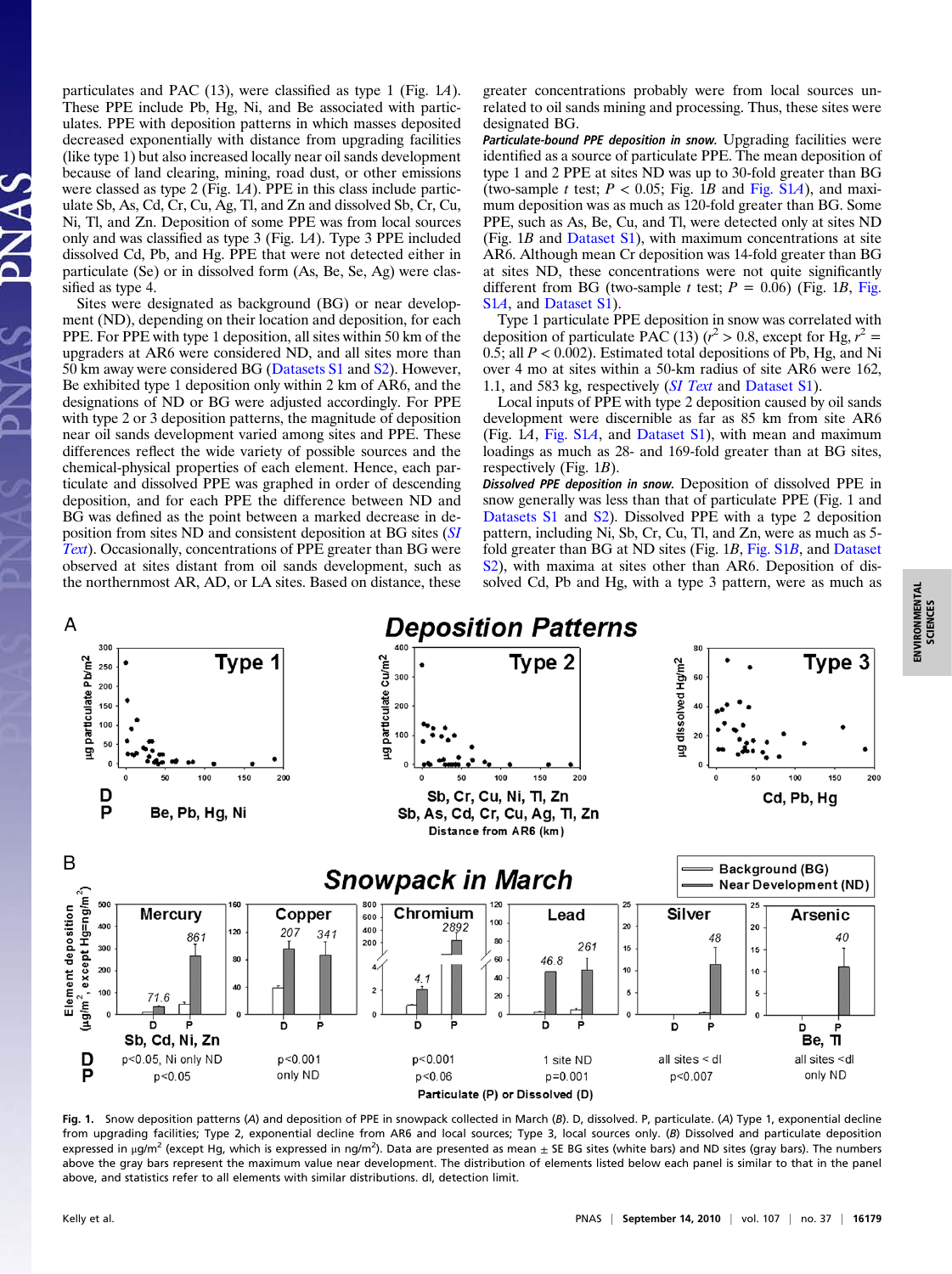18-fold greater than BG at ND sites (Fig. 1B, [Fig. S1](http://www.pnas.org/lookup/suppl/doi:10.1073/pnas.1008754107/-/DCSupplemental/pnas.201008754SI.pdf?targetid=nameddest=SF1)B, and [Dataset S2](http://www.pnas.org/lookup/suppl/doi:10.1073/pnas.1008754107/-/DCSupplemental/sd02.xls)). Sites with the greatest concentrations of Sb, Cd, Cr, Cu, Pb, Tl, and Zn were not always the same as sites with the greatest deposition [\(Dataset S2](http://www.pnas.org/lookup/suppl/doi:10.1073/pnas.1008754107/-/DCSupplemental/sd02.xls)), because snow depth and density were greater at some ND sites.

Deposition of dissolved type 2 and 3 PPE (Fig. 1A, [Fig. S1](http://www.pnas.org/lookup/suppl/doi:10.1073/pnas.1008754107/-/DCSupplemental/pnas.201008754SI.pdf?targetid=nameddest=SF1)B, and [Dataset S2\)](http://www.pnas.org/lookup/suppl/doi:10.1073/pnas.1008754107/-/DCSupplemental/sd02.xls) was greater than established BG concentrations as far as 85 km from AR6. This finding is consistent with the presence of localized sources of PPE in addition to upgraders (Fig. 1  $\vec{A}$  and  $\vec{B}$ , [Fig. S1](http://www.pnas.org/lookup/suppl/doi:10.1073/pnas.1008754107/-/DCSupplemental/pnas.201008754SI.pdf?targetid=nameddest=SF1) $\vec{B}$ , and [Dataset S2\)](http://www.pnas.org/lookup/suppl/doi:10.1073/pnas.1008754107/-/DCSupplemental/sd02.xls).

PPE in Tributaries. In all six tributaries sampled, concentrations of PPE in water did not increase significantly from upstream sites outside the McMF to midstream and stream mouth sites within the McMF in either summer or winter ([Dataset S3\)](http://www.pnas.org/lookup/suppl/doi:10.1073/pnas.1008754107/-/DCSupplemental/sd03.xls). Thus, PPE concentrations were unaffected by contact of river water with the McMF and were unrelated to the proportion of McMF within each watershed in summer or winter  $(r_{\text{McMF}}^2 < 0.2; P > 0.2; df =$ 26). Differences among sites were not statistically significant, even in three tributaries with almost all development near stream mouths (two-way ANOVA; [Dataset S3](http://www.pnas.org/lookup/suppl/doi:10.1073/pnas.1008754107/-/DCSupplemental/sd03.xls)), and PPE concentrations sometimes were greater at sites upstream of the McMF than at midstream sites within the McMF. Within the McMF, concentrations of seven PPE increased up to 5-fold from midstream to stream mouth sites in summer, but not in winter, although differences were not significant (paired  $t$  test; [Dataset S3](http://www.pnas.org/lookup/suppl/doi:10.1073/pnas.1008754107/-/DCSupplemental/sd03.xls)). PPE concentrations during low flow under ice often were greater than in summer ([Dataset S3\)](http://www.pnas.org/lookup/suppl/doi:10.1073/pnas.1008754107/-/DCSupplemental/sd03.xls).

In contrast, concentrations of some PPE in tributary water increased significantly near oil sands development and were significantly correlated with overall land disturbance (e.g., Cd, Zn:  $r^2$ <sub>disturbance</sub> = 0.2 and 0.3; P = 0.05 and P < 0.01, respectively; df = 18) and with the proportion of oil sands development within a watershed (e.g., Cd, Ni:  $r^2$ <sub>oil sands</sub> = 0.4 and 0.3;  $P \le 0.01$  and 0.02, respectively;  $df = 18$ ). Concentrations of some PPE in winter, such as Hg, Ni, and Tl, were as much as 2-fold greater in watersheds with more development (two-way ANOVA and twosample t test;  $P < 0.02$ ; Fig. 2A, [Fig. S1](http://www.pnas.org/lookup/suppl/doi:10.1073/pnas.1008754107/-/DCSupplemental/pnas.201008754SI.pdf?targetid=nameddest=SF1)C, and [Dataset S4\)](http://www.pnas.org/lookup/suppl/doi:10.1073/pnas.1008754107/-/DCSupplemental/sd04.xls) than in less developed watersheds. In summer, concentrations of PPE in watersheds exposed to >25% overall development were as much as 8-fold greater than in less developed watersheds (two-way ANOVA and two-sample t test;  $P < 0.02$ ; Fig. 2, [Fig. S1](http://www.pnas.org/lookup/suppl/doi:10.1073/pnas.1008754107/-/DCSupplemental/pnas.201008754SI.pdf?targetid=nameddest=SF1)C, and [Dataset S4](http://www.pnas.org/lookup/suppl/doi:10.1073/pnas.1008754107/-/DCSupplemental/sd04.xls)).

At all midstream and stream mouth sites, Sb, Cd, Cr, Pb, Ni, Ag, and Zn concentrations were greater in winter (two-way ANOVA;  $P < 0.03$ ), whereas Hg concentrations were greater in summer ( $P < 0.002$ ). At more disturbed sites, concentrations of As, Be, Hg, and Se were greater in summer than in winter, but at less disturbed sites only Hg was more concentrated in summer. Similar patterns were observed when only stream mouth sites were considered [\(Dataset S4\)](http://www.pnas.org/lookup/suppl/doi:10.1073/pnas.1008754107/-/DCSupplemental/sd04.xls).

PPE in the Athabasca River, Athabasca Delta, and Lake Athabasca. Neither summer nor winter concentrations of PPE in the AR at sites upstream from or near development were related significantly to the proportion of McMF within a watershed. Cd was an exception, with concentrations inversely related to McMF in winter  $(r^2)_{\text{McMF}} = 0.4$ ;  $P = 0.05$ ; df = 8). In contrast, Zn concentrations in the AR during winter were related to the proportion of overall land disturbance within a watershed ( $r^2$ <sub>disturbance</sub> = 0.7; P < 0.002;  $df = 8$ ).

In winter, concentrations of Cr, Hg, Ni, and Ag in the AR under ice were up to 8-fold greater just downstream of tailings ponds, impoundments, or other oil sands development infrastructure than upstream. Hg remained slightly increased (1.5-fold) downstream and in the AD. However, none of the concentrations downstream was significantly greater than upstream (two-way and one-way ANOVA;  $P > 0.05$ ; Fig. 3, [Fig. S1](http://www.pnas.org/lookup/suppl/doi:10.1073/pnas.1008754107/-/DCSupplemental/pnas.201008754SI.pdf?targetid=nameddest=SF1) D, E, and F, and [Dataset S5](http://www.pnas.org/lookup/suppl/doi:10.1073/pnas.1008754107/-/DCSupplemental/sd05.xls)), probably because of low statistical power ( $\beta$  < 0.171). In summer, concentrations of Sb, As, Cr, Cu, Pb, Hg, and Ni, were up to 4-fold greater in the AR near oil sands development than upstream (one-way ANOVA,  $P < 0.01$ ; multiple comparison,  $P <$ 0.05; Fig. 3, [Fig. S1](http://www.pnas.org/lookup/suppl/doi:10.1073/pnas.1008754107/-/DCSupplemental/pnas.201008754SI.pdf?targetid=nameddest=SF1)D, and [Dataset S6\)](http://www.pnas.org/lookup/suppl/doi:10.1073/pnas.1008754107/-/DCSupplemental/sd06.xls). Concentrations of Be, Se, Ag, Tl and Zn were detectable near oil sands development but not upstream (Fig. 3, [Fig. S1](http://www.pnas.org/lookup/suppl/doi:10.1073/pnas.1008754107/-/DCSupplemental/pnas.201008754SI.pdf?targetid=nameddest=SF1)D, and [Dataset S6\)](http://www.pnas.org/lookup/suppl/doi:10.1073/pnas.1008754107/-/DCSupplemental/sd06.xls).

Downstream of the oil sands development, and extending as far as the AD, concentrations of many PPE remained significantly greater than upstream (Sb, As, Cr, Cu, Pb, Hg, Ni; oneway ANOVA,  $P < 0.02$ ; multiple comparison,  $P < 0.05$ ; Fig. 3, [Fig. S1](http://www.pnas.org/lookup/suppl/doi:10.1073/pnas.1008754107/-/DCSupplemental/pnas.201008754SI.pdf?targetid=nameddest=SF1)E, and [Dataset S6\)](http://www.pnas.org/lookup/suppl/doi:10.1073/pnas.1008754107/-/DCSupplemental/sd06.xls). Ag, Tl, and Zn were detectable only near oil sands development and in the AD (Fig. 3, [Fig. S1](http://www.pnas.org/lookup/suppl/doi:10.1073/pnas.1008754107/-/DCSupplemental/pnas.201008754SI.pdf?targetid=nameddest=SF1)D, and [Dataset S6\)](http://www.pnas.org/lookup/suppl/doi:10.1073/pnas.1008754107/-/DCSupplemental/sd06.xls). At LA, near the AR discharge, concentrations of eight PPE were as much as 2-fold greater than upstream of oil sands development (Sb, As, Cd, Cr, Cu, Pb, Hg, Ni; Fig. 3, [Fig.](http://www.pnas.org/lookup/suppl/doi:10.1073/pnas.1008754107/-/DCSupplemental/pnas.201008754SI.pdf?targetid=nameddest=SF1) [S1](http://www.pnas.org/lookup/suppl/doi:10.1073/pnas.1008754107/-/DCSupplemental/pnas.201008754SI.pdf?targetid=nameddest=SF1)F, and [Dataset S6](http://www.pnas.org/lookup/suppl/doi:10.1073/pnas.1008754107/-/DCSupplemental/sd06.xls)). Within the AR and AD, concentrations of Cr, Cu, Pb, Hg, Ni, and Tl were greater in summer than winter (two-way ANOVA;  $P < 0.02$ ; [Dataset S5\)](http://www.pnas.org/lookup/suppl/doi:10.1073/pnas.1008754107/-/DCSupplemental/sd05.xls), but concentrations of Zn were greater in winter (two-way ANOVA;  $P < 0.004$ ; [Dataset S5](http://www.pnas.org/lookup/suppl/doi:10.1073/pnas.1008754107/-/DCSupplemental/sd05.xls)).



Relative Index of Overall Development (less disturbed = <25%, more disturbed = >25%)

Fig. 2. Element concentrations (mean  $\pm$  SE, expressed in µg/L, except for Hg, which is expressed in ng/L) in water from midstream and tributary mouth sites by relative index of overall disturbance by development: <25%, less disturbed; >25%, more disturbed. Black bars, winter (W); gray bars, summer (S). dl, detection limit; only >dl at >25%, above dl only at more disturbed sites. The distribution of elements listed below panels is similar to that in the panel above, and statistics refer to all elements with similar distributions.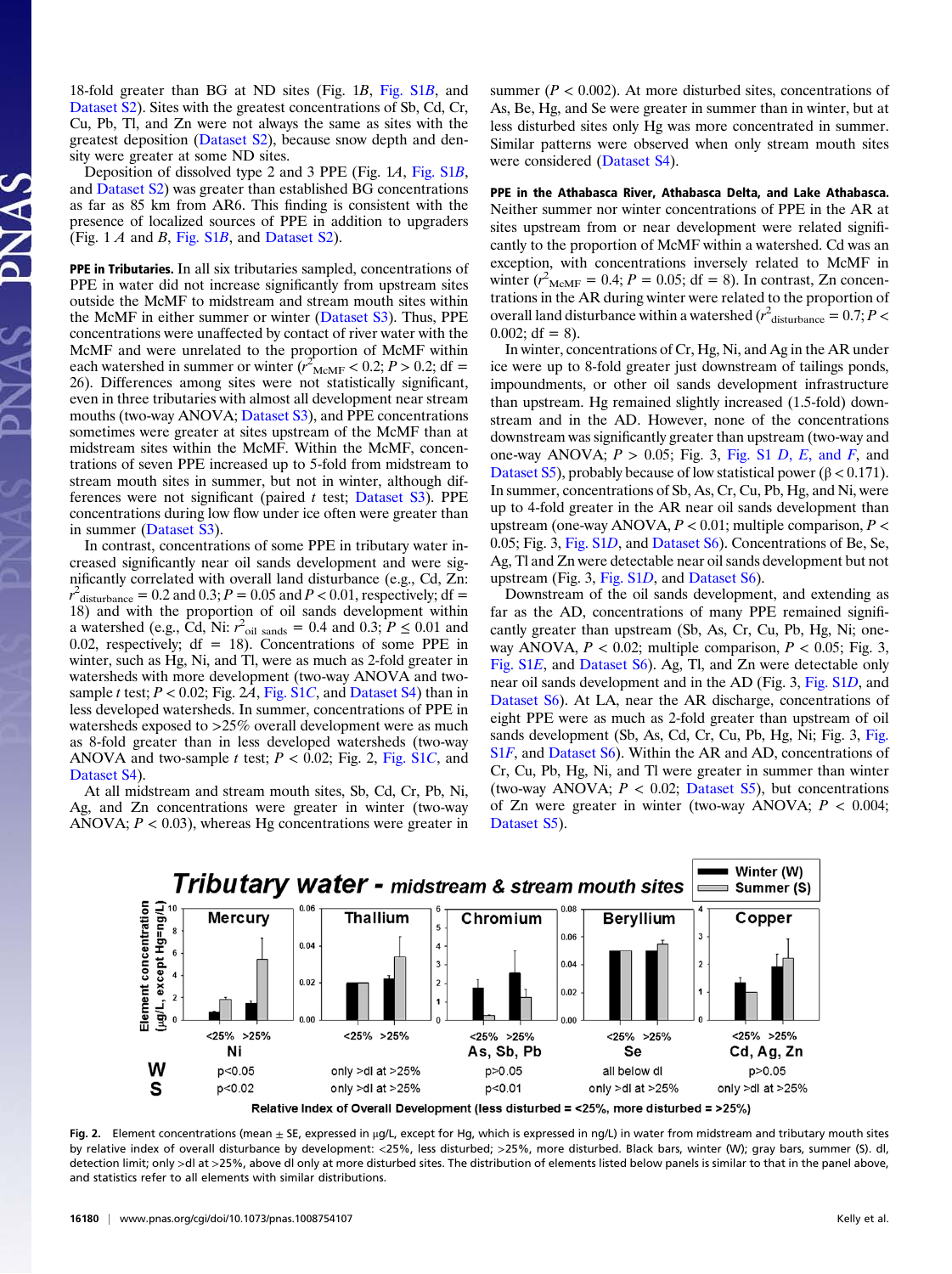

Fig. 3. Element concentrations (mean  $\pm$  SE, expressed in µg/L, except for Hg, which is expressed in ng/L) in water from the AR collected in winter (W, black bars) and summer (S, gray bars). Up, AR upstream ( $n = 3$ ); Dev, AR downstream/near development ( $n = 7$ ); D&D, AR downstream and Athabasca Delta ( $n = 6$ ); LA, Lake Athabasca (n = 1); dl, detection limit and only >dl Dev, greater than dl only at sites near development. \*Increases near development and downstream that were not statistically significant (power  $\beta$  < 0.171). The distribution of elements listed below panels is similar to that in the panel above, and statistics refer to all elements with similar distributions.

## **Discussion**

Oil sands development releases significant masses of PPE to the AR and its watershed via air and water, confirming major transport pathways previously identified for PAC (13). Deposition patterns of PAC (13) and type 1 and 2 PPE were similar and were consistent with oil sands upgraders being an atmospheric source. In contrast to PAC, type 2 and 3 deposition patterns for PPE were consistent with local sources of airborne PPE. Local sources of PPE were identified as far as 85 km from AR6, indicating that PPE contamination is more widespread than PAC. In the AR and its tributaries, PPE were related to overall land disturbance, whereas PAC contamination was caused primarily by new development (13). Concentrations of PPE downstream of development on the AR, within the AD, and as far as one location on LA remained greater than upstream concentrations. Thus, during summer, PPE contamination was measurable further from the source than PAC.

Airborne Contaminants. Within 50 km of upgrading facilities (AR6), 11,400 metric tons of airborne particulates were deposited in 2008 during ∼4 mo of snowfall (figure 2 of ref. 13). The majority of the particulates consisted of oil sands bitumen, as indicated by the large proportion of oil per unit particulate mass and similar distributions of PAC and PPE in oil sands and particulates (figure S2 a and b in ref. 13). Differential fractionation of PPE during upgrading and low solubility of some elements in water may be responsible for any differences in the distribution of PPE in oil sands and in particulates (Fig.  $S2A$  and B). Coke and fly ash from upgraders contain significant amounts of Ni and elements other than PPE, and relative concentrations of elements in ashed coke and fly ash (16, 17) are similar to those in snow particulates. Particulate elements decline more rapidly with distance from AR6 than do dissolved elements. Thus, partitioning between phases likely occurred before emission rather than after melting of snow ([Datasets S1](http://www.pnas.org/lookup/suppl/doi:10.1073/pnas.1008754107/-/DCSupplemental/sd01.xls) and [S2\)](http://www.pnas.org/lookup/suppl/doi:10.1073/pnas.1008754107/-/DCSupplemental/sd02.xls).

Type 2 and 3 deposition patterns implicate local sources, such as land clearing, mining, road dust, and other emissions related to oil sands development, as substantial additional sources of PPE contamination ([Datasets S1](http://www.pnas.org/lookup/suppl/doi:10.1073/pnas.1008754107/-/DCSupplemental/sd01.xls) and [S2](http://www.pnas.org/lookup/suppl/doi:10.1073/pnas.1008754107/-/DCSupplemental/sd02.xls)). Oil sands industries have emitted airborne PPE for at least 30 y. Increased deposition attributed to fly ash was found 25 km north and south and 10 km east and west of upgrading facilities during snow surveys in 1978

and 1981 (21, 22). Deposition declined from 1978 to 1981 after installation of precipitators (22). By 2008, the area contaminated by particulates was nearly 2-fold larger than in 1978–1981. Deposition of particulates was about 34,000 metric tons in 2008, five times greater than emission inventories and close to annual deposition rates before precipitators (13).

Although no PPE were measured in earlier studies, deposition of other elements (e.g., total K, Na, and Ca and dissolved Al) was significantly greater in 2008 than in 1978, before installation of precipitators (paired t test;  $P < 0.006$ ) and was greater than in 1981, after installation ( $P < 0.04$ ). In contrast, deposition of particulate Al, V, and Ti and dissolved V was significantly lower in 2008 than in 1978/1981 ( $P < 0.03$ ; [SI Text](http://www.pnas.org/lookup/suppl/doi:10.1073/pnas.1008754107/-/DCSupplemental/pnas.201008754SI.pdf?targetid=nameddest=STXT)). Hence, the success of technologies in controlling different elements appears uneven, although differences among studies also may relate to site, sampling, and analytical differences.

Nonetheless, excessive deposition of elements has occurred for more than 30 y, and emissions of As, Pb, and Hg to the air by Suncor and Syncrude increased ∼3-fold between 2001 and 2008 (23). Our estimates of the annual particulate deposition of Pb, Hg, and Ni, integrated within a 50-km radius of AR6, were 36%, 96%, and 59% lower, respectively, than reported annual emissions. This difference probably indicates that some emissions are deposited outside the 50-km radius. Hg concentrations in fishes respond rapidly to changes in atmospheric deposition of Hg (24); these changes are of concern because Hg concentrations in fishes from the AR and AD are already high (18).

Riverborne Contaminants. Similarities between the relative concentrations of PPE in snow and river water link emissions of airborne elements to the AR and its tributaries ([Fig. S2](http://www.pnas.org/lookup/suppl/doi:10.1073/pnas.1008754107/-/DCSupplemental/pnas.201008754SI.pdf?targetid=nameddest=SF2) C and D). PPE in the snow pack probably were released as a pulse during spring melt. In summer, PPE are deposited directly to waterbodies and the watershed. During snowmelt and rain events, elements are discharged to surface waters, but a proportion is retained in soil and vegetation. Particulate and dissolved Ni best represent the type 1 deposition pattern. In summer, when direct deposition of airborne contaminants to the river occurs, Ni concentrations are strongly correlated with concentrations of all other PPE in the AR and its tributaries ( $r^2 > 0.8$ , except Ag = 0.5; P < 0.001). In winter, when airborne elements are deposited to snow on river ice, particulate deposition of all PPE except Se declines exponentially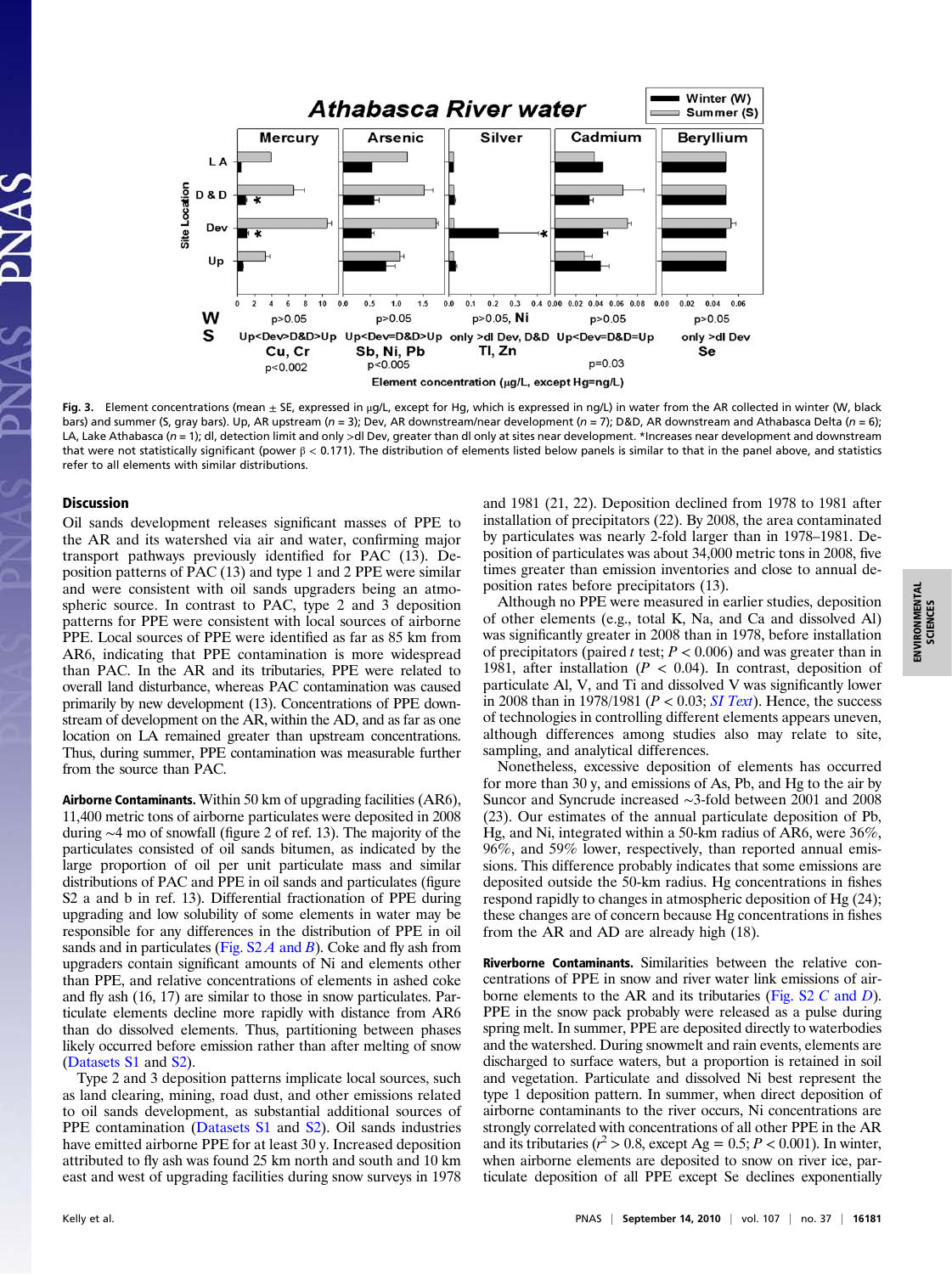from AR6, although some also are affected by local sources. In river water under ice, concentrations of Ni were not correlated with other PPE, suggesting that concentrations under ice reflect inputs from erosion or effluent discharge, not atmospheric sources. Concentrations of three PPE and four other elements known to be increased in oil sands process water are much greater in the AR only near tailings ponds or oil sands development in winter. This finding suggests tailings pond leakage or discharge as sources of elements to the AR.

The pattern of increased PPE concentrations in snow and the river system does not support the claim that contamination of the AR and its tributaries is only from natural erosion of oil sands. Concentrations of PPE did not increase significantly as water flowed through the McMF from midstream to stream mouth sites, in winter or summer ([Dataset S3](http://www.pnas.org/lookup/suppl/doi:10.1073/pnas.1008754107/-/DCSupplemental/sd03.xls)), and element concentrations in bottom and suspended sediments of tributaries did not reflect greater exposure to natural oil sands (25). Previous records of upstream-to-downstream trends in waterborne Ni and Zn concentrations during high flow (26) probably reflect runoff of snowmelt and rain from disturbed areas or areas contaminated by atmospheric deposition.

Instead, our results indicate that the source of PPE was from oil sands development. In tributaries, overall land disturbance caused a major flux of PPE to water (Fig. 2 and [Dataset S4](http://www.pnas.org/lookup/suppl/doi:10.1073/pnas.1008754107/-/DCSupplemental/sd04.xls)). In summer, increased concentrations of many PPE were significantly related to development at midstream and tributary mouth sites ([Fig. S1](http://www.pnas.org/lookup/suppl/doi:10.1073/pnas.1008754107/-/DCSupplemental/pnas.201008754SI.pdf?targetid=nameddest=SF1) and [Dataset S4\)](http://www.pnas.org/lookup/suppl/doi:10.1073/pnas.1008754107/-/DCSupplemental/sd04.xls). At less disturbed tributary sites, concentrations of most PPE were greatest under winter ice [\(Dataset S4\)](http://www.pnas.org/lookup/suppl/doi:10.1073/pnas.1008754107/-/DCSupplemental/sd04.xls). However, at more disturbed tributary sites, concentrations of several PPE were greater in summer than winter [\(Dataset S4\)](http://www.pnas.org/lookup/suppl/doi:10.1073/pnas.1008754107/-/DCSupplemental/sd04.xls), indicating the impact of land disturbance. If the source were natural erosion of oil sands, concentrations at all sites would have been greater in summer than winter.

In the AR, PPE concentrations were greater downstream of oil sands development, particularly in summer, and many remained increased over upstream concentrations at downstream and AD sites (Fig. 3 and [Dataset S6\)](http://www.pnas.org/lookup/suppl/doi:10.1073/pnas.1008754107/-/DCSupplemental/sd06.xls). This increase may be the result of natural increases in BG concentrations downstream, based on the river continuum concept (27). However, among all PPE, the pattern of increases over upstream concentrations in the AD and LA was similar to increases ND ([Fig. S1\)](http://www.pnas.org/lookup/suppl/doi:10.1073/pnas.1008754107/-/DCSupplemental/pnas.201008754SI.pdf?targetid=nameddest=SF1), indicative of a persistent anthropogenic signal with oil sands development as the most likely source. Long-term trends (1989–2006) at an AR site downstream of oil sands development show that metal concentrations generally decreased, but with no significant trends after flow adjustment except for a decline in Pb (28). In contrast, from 1960–2007, stream flow and concentrations of three elements decreased, but turbidity, nutrients, As, and Al increased at Old Fort, just within the AD, probably because of anthropogenic disturbance (29). In sediments, metal concentrations increased downstream to the AD and LA (30), indicating deposition of suspended particulates in the meandering channels of the AD.

Increased airborne deposition of elements for ∼40 y probably has increased PPE and PAC (13) concentrations in surface soils, vegetation, snow, and runoff over a broad area of boreal forest. Although RAMP has sampled snow for hydrologic monitoring (31), pollutant concentrations were not reported, despite past recommendations for regional monitoring of contaminants in snow (21, 22). Given the lack of detailed long-term monitoring, it is difficult to tell how much upstream concentrations have increased over true BG as the result of long-term airborne deposition (13). Previously, concentrations of several elements in tributaries to the AR have exceeded guidelines for the protection of aquatic life during spring (26). These concentrations were thought to be natural and useful as baseline data to assess future emissions (26). However, reaches of these tributaries are within 50 km of AR6, where we show that deposition of many elements to snow is increased. Emissions from new and expanded upgrading facilities will further increase regional BG concentrations.

Concentrations of Cd, Cu, Pb, Hg, Ni, Ag, and Zn in melted snow and in tributary and AR water exceeded guidelines for the protection of aquatic life ([SI Text](http://www.pnas.org/lookup/suppl/doi:10.1073/pnas.1008754107/-/DCSupplemental/pnas.201008754SI.pdf?targetid=nameddest=STXT)) to the greatest extent at sites near development ([Fig. S3\)](http://www.pnas.org/lookup/suppl/doi:10.1073/pnas.1008754107/-/DCSupplemental/pnas.201008754SI.pdf?targetid=nameddest=SF3). For example, seven PPE exceeded guidelines in snow at ND sites, whereas only Cd exceeded guidelines at some BG sites [\(Fig. S3](http://www.pnas.org/lookup/suppl/doi:10.1073/pnas.1008754107/-/DCSupplemental/pnas.201008754SI.pdf?targetid=nameddest=SF3)). Cd in snow was 200- and 30-fold greater than the hardness-dependent and interim guidelines, respectively, of the Canadian Council of Ministers of the Environment (CCME) WaterQuality Guidelines for the Protection of Aquatic Life, and Ag was 13-fold greater than CCME guidelines at one AR site in February [\(Fig. S3\)](http://www.pnas.org/lookup/suppl/doi:10.1073/pnas.1008754107/-/DCSupplemental/pnas.201008754SI.pdf?targetid=nameddest=SF3) (32). Other highly toxic metals (Cd, Cu, Pb, Hg, Ni, and Zn) exceeded guidelines by up to 5-fold [\(Fig. S3](http://www.pnas.org/lookup/suppl/doi:10.1073/pnas.1008754107/-/DCSupplemental/pnas.201008754SI.pdf?targetid=nameddest=SF3)). Guidelines were exceeded more often in summer than in winter at AR sites.

Similarly, guidelines were exceeded during the spring freshet (26), when metals should be most toxic because water hardness decreases from  $>100$  mg/L to  $<$ 5 mg/L. For example, under these conditions, the CCME guideline of 2–4 μg Cu/L would be acutely lethal to minnow embryos (33), creating an annual risk of recruitment failure for 19 fish species that spawn in the AR and its tributaries in spring or early summer (34). Metal mixtures also can act synergistically (35), and some PPE potentiate PAC toxicity to aquatic organisms (19).

PPE concentrations in melted snow and in tributary and AR water did not exceed drinking water quality guidelines [\(Fig. S3\)](http://www.pnas.org/lookup/suppl/doi:10.1073/pnas.1008754107/-/DCSupplemental/pnas.201008754SI.pdf?targetid=nameddest=SF3). Nevertheless, increased deposition of elements considered priority pollutants under the US EPA Clean Water Act are of concern to human health. As indicated, a fish consumption advisory exists for Hg in walleye from the AR (18), and the AD wetlands provide an increased potential for Hg methylation (36). Links have been proposed between diseases prevalent in Fort Chipewyan and the carcinogenicity of PAC (6, 12). Effects of PAC can be potentiated by coexposure to As (20), which is above BG concentrations downstream of development as far as the AD. Also, high loadings of Cd to snow may present health risks because moose bioaccumulate Cd in liver and kidneys, reflecting regional distributions of Cd in vegetation (37). Monitoring PPE in vegetation and country foods where oil sands emissions fall on aboriginal treaty lands is essential.

Conclusions. Contrary to claims made by industry and government in the popular press, the oil sands industry substantially increases loadings of toxic PPE to the AR and its tributaries via air and water pathways. This increase confirms the serious defects of RAMP (11–13), which has not detected such patterns in the AR watershed. Detailed long-term monitoring is essential to distinguish the sources of these contaminants and control their potential impacts on environmental and human health (13). A robust monitoring program to measure exposure and health of fish, wildlife, and humans should be implemented in the region affected by oil sands development (38, 39).

## Methods

Study Design. Sites were selected to distinguish contributions of oil sands development or natural sources to element loading. A detailed description of the study design, GIS analyses, and a study area map can be found in (13).

Field Sampling. Snow was collected from 12 sites on the AR, AD, and LA and from 19 tributary sites in March 2008. To calculate areal deposition rates of elements, snow cores were collected as described in (13). An integrated sample of the snowpack was collected for Hg and other elements with a plastic shovel, acid-washed Teflon scraper, and an acid-washed Teflon scoop. Samples were placed into acid-washed 2-L Teflon jars (Hg) or acidwashed wide-mouthed high-density polyethylene bottles (other elements) and stored frozen until analysis.

In February and June unfiltered water samples were collected at all sites for analysis of Hg and 30 other elements using an ultraclean sampling protocol (40). Hg samples were acidified 500:1 with concentrated trace metal